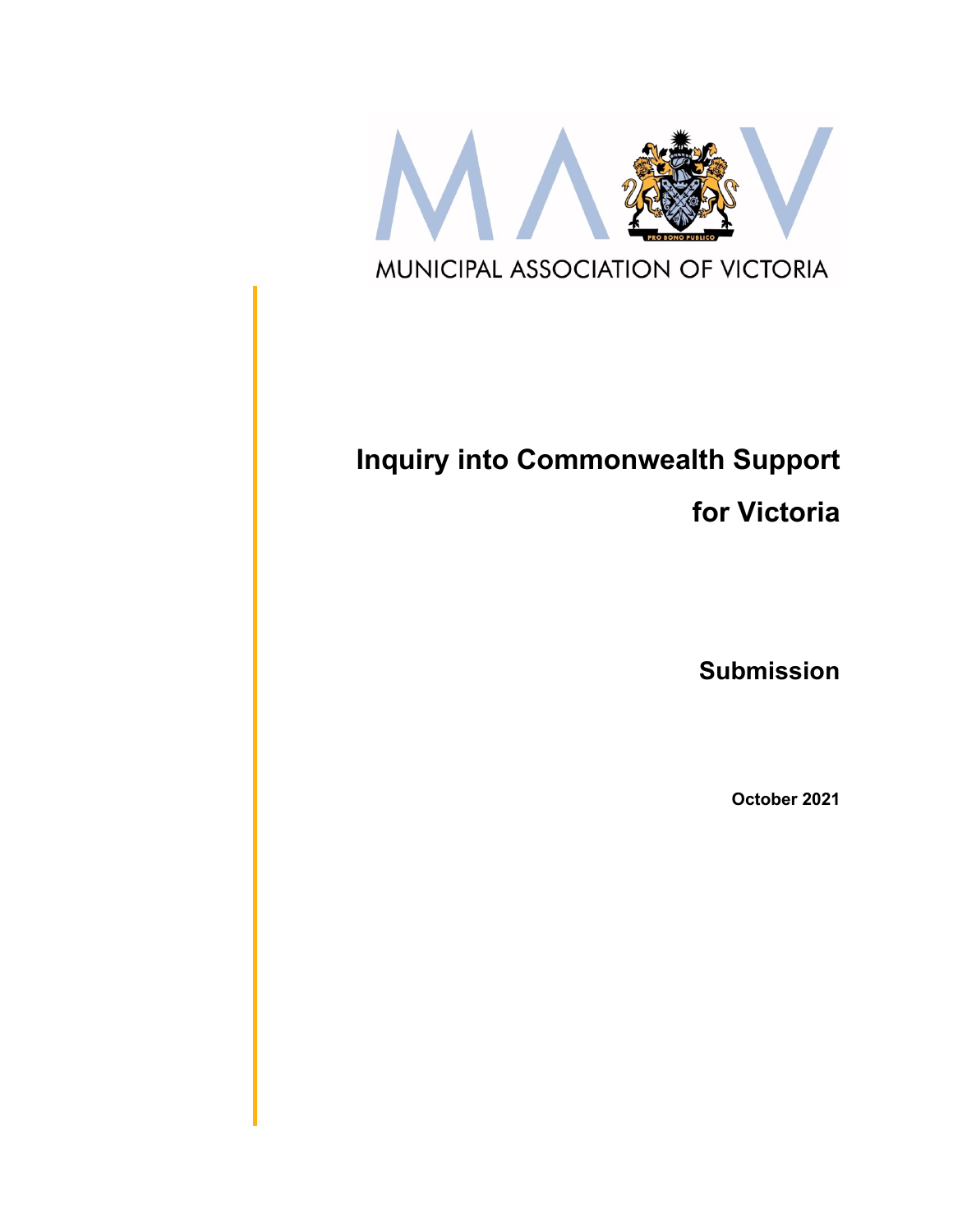

#### *© Copyright Municipal Association of Victoria, 2021.*

*The Municipal Association of Victoria (MAV) is the owner of the copyright in the publication Submission - Inquiry into Commonwealth Support for Victoria.* 

*No part of this publication may be reproduced, stored or transmitted in any form or by any means without the prior permission in writing from the Municipal Association of Victoria.* 

*All requests to reproduce, store or transmit material contained in the publication should be addressed to the MAV via inquiries@mav.asn.au.* 

*The MAV does not guarantee the accuracy of this document's contents if retrieved from sources other than its official websites or directly from a MAV employee.*

*The MAV can provide this publication in an alternative format upon request, including large print, Braille and audio.*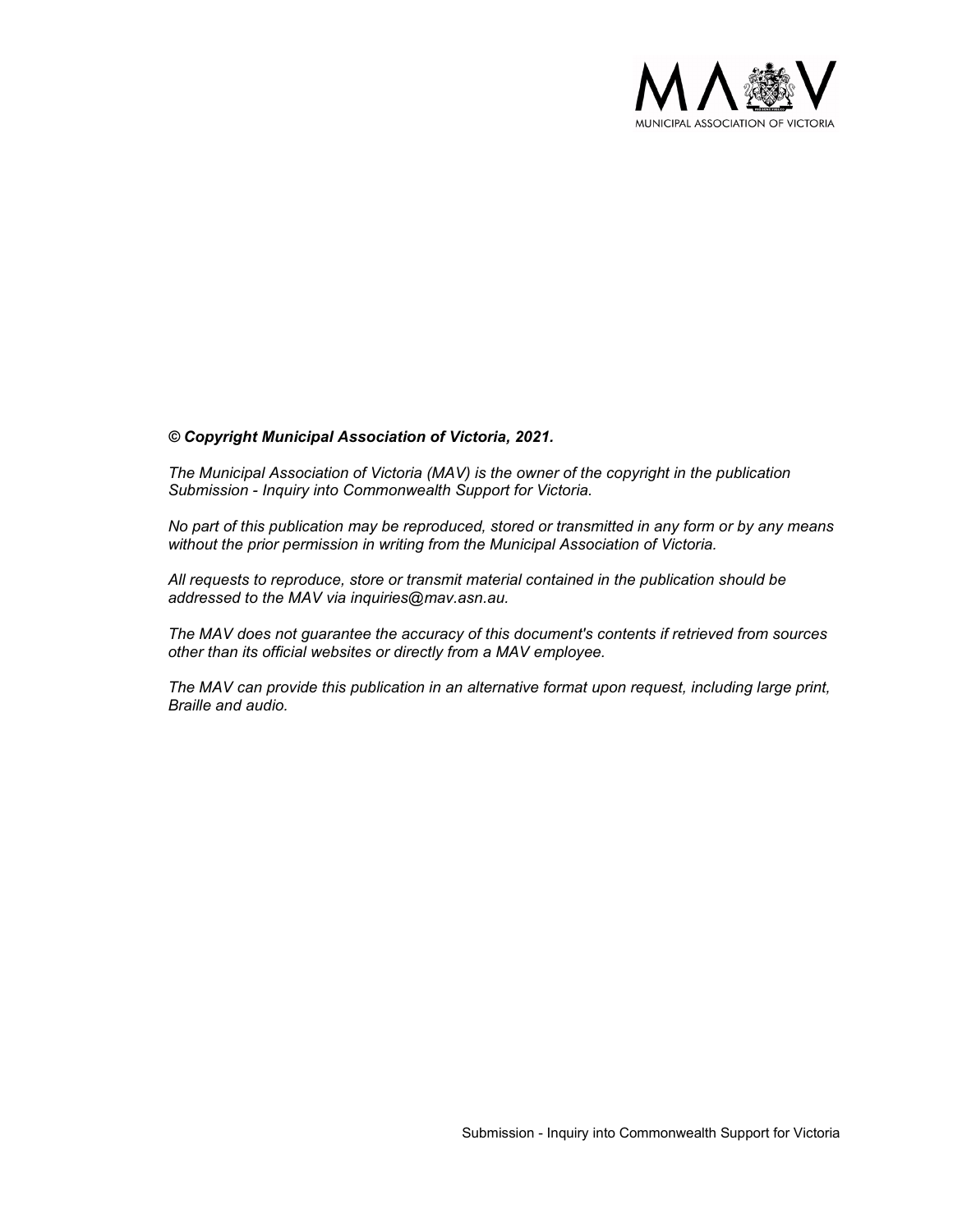

## Table of contents

| 6           |  |
|-------------|--|
| $7^{\circ}$ |  |
|             |  |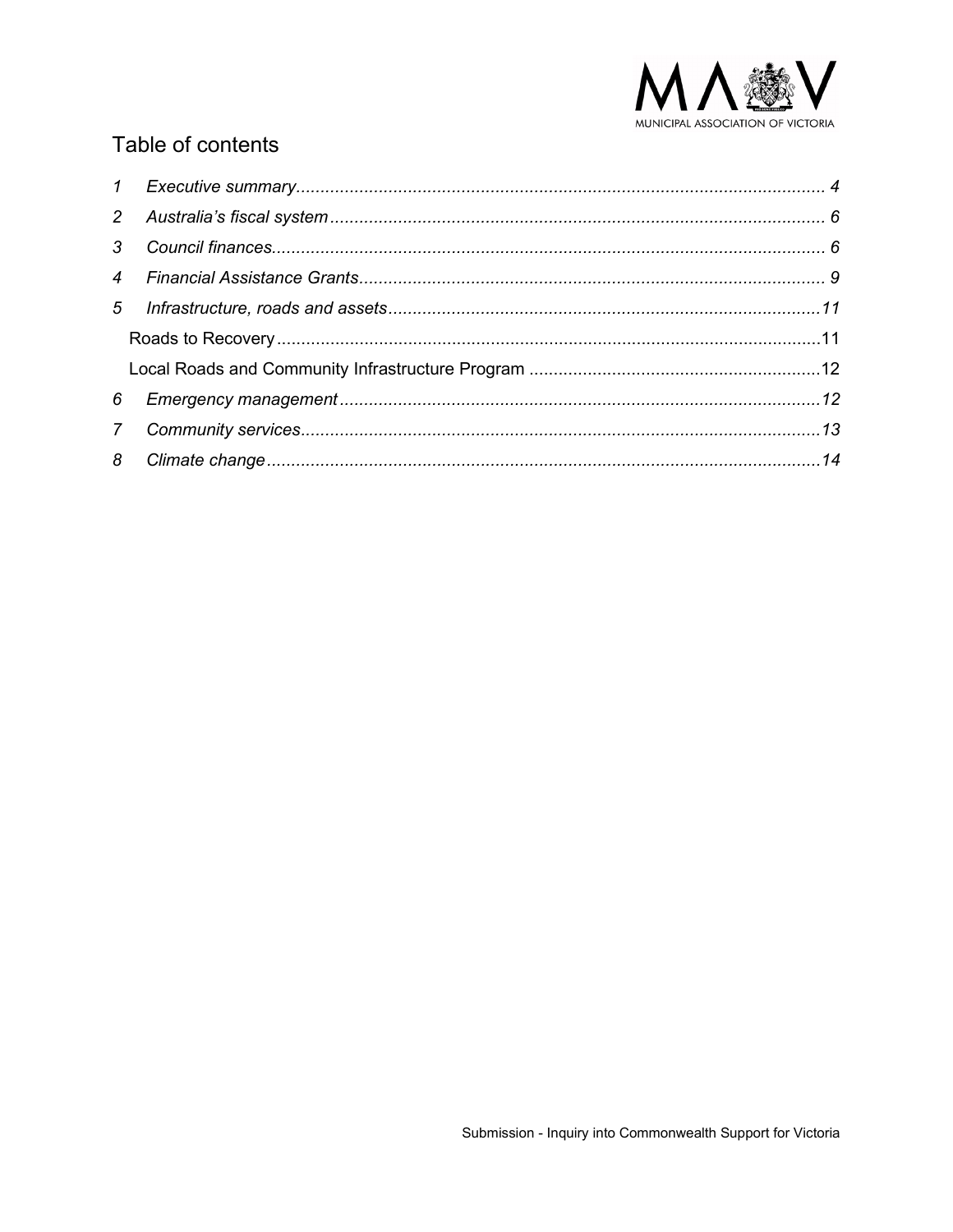

### <span id="page-3-0"></span>**1 Executive summary**

The Municipal Association of Victoria (MAV) welcomes the opportunity to provide a submission to the Inquiry into Commonwealth support for Victoria currently being undertaken by the Economy and Infrastructure Committee of Victoria's Legislative Assembly.

The MAV is the peak representative and advocacy body for Victoria's 79 councils. The MAV was formed in 1879 and the Municipal Association Act 1907 appointed the MAV the official voice of local government in Victoria.

Today, the MAV is a driving and influential force behind a strong and strategically positioned local government sector. Our role is to represent and advocate the interests of local government; raise the sector's profile; ensure its long-term security; facilitate effective networks; support councillors; provide policy and strategic advice, capacity building programs, and insurance services to local government.

We understand the inquiry is paying particular attention to Victoria's share of GST funding. At the same time, we feel it is important that other forms of Commonwealth support for Victoria are acknowledged, particularly the financial support for Victoria's 79 councils.

Commonwealth support, most prominently through the Financial Assistance Grants program, is a vital component of the financial sustainability of many Victorian councils. This is particularly true for our rural councils. In 2021-22 Commonwealth Financial Assistance Grants allocations to Victorian councils totaled \$646m. This is broken down into two components - \$478m in General Purpose Grants and  $$168m$  $$168m$  $$168m$  in Local Roads Grants $^1$ .

The Commonwealth also provides significant funding to Victorian councils through various specific purpose grants.

| <b>Function</b>         | <b>Small Shire</b> | Large Shire  | <b>Regional City</b> | Interface    | Metropolitan  | <b>TOTAL</b>  |  |
|-------------------------|--------------------|--------------|----------------------|--------------|---------------|---------------|--|
| Governance              | \$20,001,619       | \$254,301    | \$1,597,182          | \$295,523    | \$11,507,269  | \$33,655,894  |  |
| <b>Families &amp;</b>   |                    |              |                      |              |               |               |  |
| Community               |                    |              |                      |              |               |               |  |
| <b>Services</b>         | \$1,986,003        | \$5,623,002  | \$13,145,852         | \$16,587,598 | \$36,077,162  | \$73,419,617  |  |
| Aged &                  |                    |              |                      |              |               |               |  |
| <b>Disabled</b>         |                    |              |                      |              |               |               |  |
| <b>Services</b>         | \$9,259,537        | \$16,531,034 | \$37,168,615         | \$37,961,929 | \$117,283,119 | \$218,204,234 |  |
| <b>Recreation &amp;</b> |                    |              |                      |              |               |               |  |
| <b>Culture</b>          | \$4,259,633        | \$5,189,770  | \$13,139,887         | \$8,903,753  | \$11,826,071  | \$43,319,114  |  |
| Waste                   |                    |              |                      |              |               |               |  |
| Management              | \$-                | \$-          | \$-                  | \$-          | \$17,341      | \$17,341      |  |
| Traffic &               |                    |              |                      |              |               |               |  |
| <b>Street</b>           |                    |              |                      |              |               |               |  |
| Management              | \$1,292,712        | \$1,147,500  | \$139,109            | \$2,078,885  | \$199,206     | \$4,857,412   |  |
| <b>Environment</b>      | \$4,485,180        | \$489,437    | \$1,456,449          | \$-          | \$190,926     | \$6,621,992   |  |

<span id="page-3-1"></span> $1$  Other financial data in this submission has been taken from 2018/19 as the most recent year not impacted by COVID-19. 2018/19 allocations were \$434m in General Purpose Grants and \$154m in Local Roads Grants.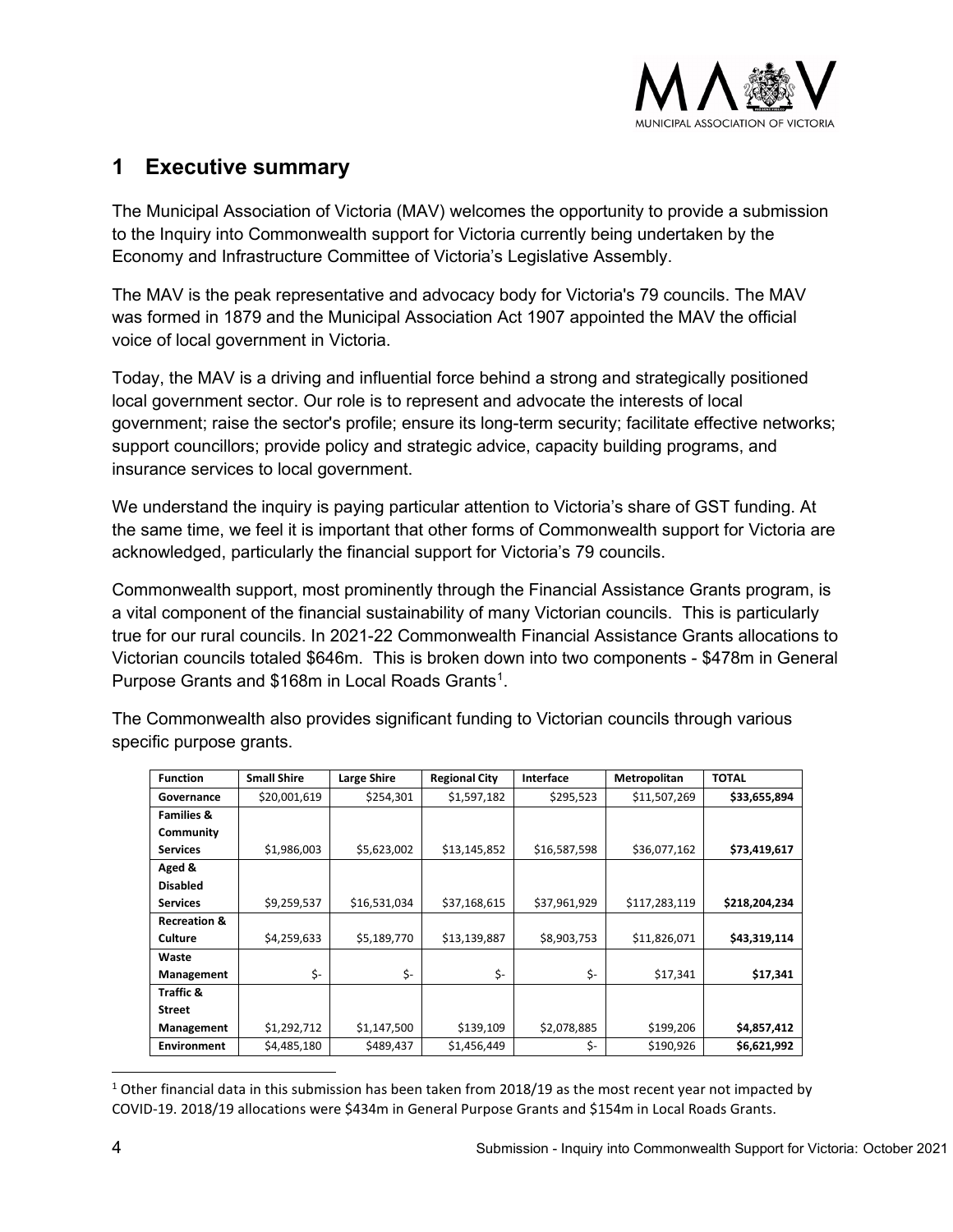

| <b>Business &amp;</b> |              |              |              |              |               |               |
|-----------------------|--------------|--------------|--------------|--------------|---------------|---------------|
| <b>Economic</b>       |              |              |              |              |               |               |
| <b>Services</b>       | \$162,261    | \$3,543,323  | \$702,844    | \$250,000    | \$604,479     | \$5,262,907   |
| <b>Local Roads</b>    |              |              |              |              |               |               |
| & Bridges             | \$15,702,241 | \$31,987,452 | \$11,280,690 | \$8,447,423  | \$7,819,460   | \$75,237,266  |
| <b>Main Roads</b>     | \$1,261,061  | \$47,530     | \$1,497,429  | \$-          | Ś-            | \$2,806,020   |
| Other                 | Ś-           | Ś-           | S-           | \$-          | \$851,767     | \$851,767     |
| <b>TOTAL</b>          | \$58,410,247 | \$64,813,349 | \$80,128,057 | \$74,525,111 | \$186,376,800 | \$464,253,563 |

Figure 1 - 2018/19 specific purpose federal grants. Source - VLGGC data

#### **Recommendations:**

- That the inquiry report acknowledge the significant role Commonwealth grants play in supporting the financial sustainability of Victorian councils and their communities.
- That the inquiry report acknowledge that the rate cap reduces council control over ownsource revenue. This in turn increases their need to seek revenue from other sources, including increasing their fees and charges, and seeking specific-purpose grants from both federal and state governments.
- That the Victorian Government continue to advocate to the Commonwealth to increase the quantum of Financial Assistance Grants and to reverse the impacts of previous freezing of indexation.
- That the Victorian and Commonwealth Governments work together to ensure that Victorian councils are better equipped to maintain their local road networks and community infrastructure through a combination of increased baseline funding and continued specific-purpose programs.
- That the Victorian Government advocate for improvements to the Disaster Recovery Funding Arrangements that would enable councils to incur reasonable recovery costs with greater confidence that funding support will be provided.
- That the Victorian Government advocate for ongoing and sustainable funding for early years programs through the Universal Access National Partnership.
- That the Victorian Government advocate for the Commonwealth to fund councils to improve their capacity to respond to climate change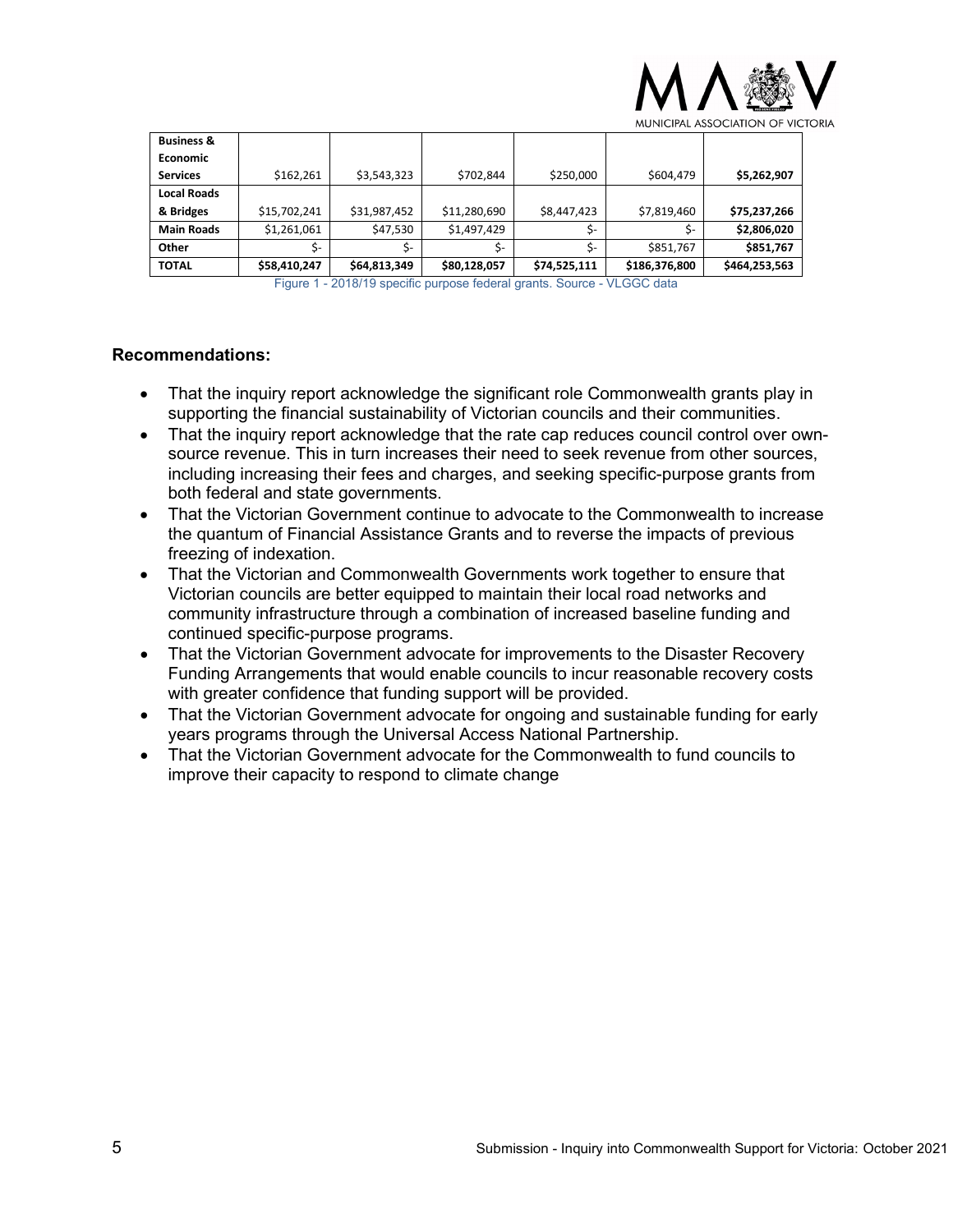

# <span id="page-5-0"></span>**2 Australia's fiscal system**

Australia's fiscal system is designed around vertical fiscal imbalance and horizontal fiscal equalisation. Higher levels of government have greater revenue raising powers than more localised government (vertical fiscal imbalance). In 2018-19, 3.4% of tax revenue was raised by local governments, 15.2% by state and territory governments, and 81.4% by the  $Commonwealth<sup>2</sup>$  $Commonwealth<sup>2</sup>$  $Commonwealth<sup>2</sup>$ .

Revenue transfer policies have been instituted to allow sub-national governments to provide similar standards of public services while imposing a similar tax burden on their communities (horizontal fiscal equalisation). This includes allocation of GST revenue, Financial Assistance Grants, and numerous grants for specific purposes.

The need for horizontal fiscal equalisation is driven by the varying economic, social, and demographic settings of different jurisdictions. This affects both their expenditure and their capacity to raise revenue. There is arguably greater diversity between local governments than there is between states and territories, and thus a greater need for horizontal fiscal equalisation to support councils.

# <span id="page-5-1"></span>**3 Council finances**

Council revenue can largely be broken up into three categories:

- Rates and charges
- Statutory fees, fines, and user fees
- Grants

Collectively these make up around 97% of council revenue $^3$  $^3$ . This is consistent across the five council comparator types described by Local Government Victoria.

<span id="page-5-2"></span> $2$  Taxation Revenue, Australia – Australian Bureau of Statistics

<span id="page-5-3"></span><sup>&</sup>lt;sup>3</sup> This excludes infrastructure contributions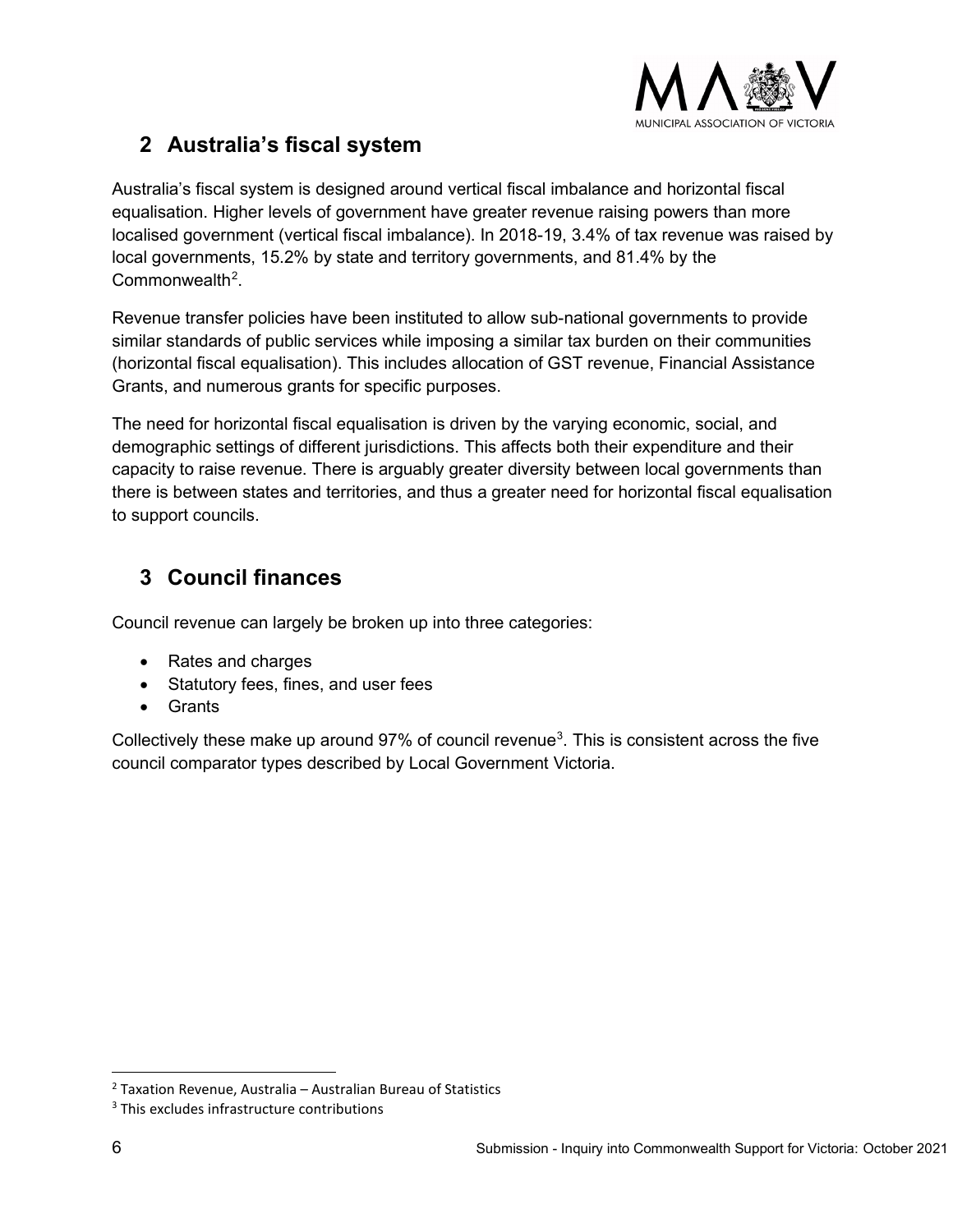



Figure 2 - Council revenue source - VLGGC data for 2018/19 FY

Grants form an important part of the financial sustainability of Victorian councils. Grants are key to implementing goals of horizontal fiscal equalisation.

Rural and regional councils are particularly dependant on equalisation measures. Two factors contribute to this: the capacity of smaller communities to pay, and the often-higher costs in delivering services.

In general, rural and regional communities are more disadvantaged and have lower capacity to pay than metropolitan communities. This limits councils' ability to raise own-source revenue through rates and user fees.



Figure 3 - Census of Population and Housing: Socio-Economic Indexes for Areas (SEIFA) 2016, Australian Bureau of Statistics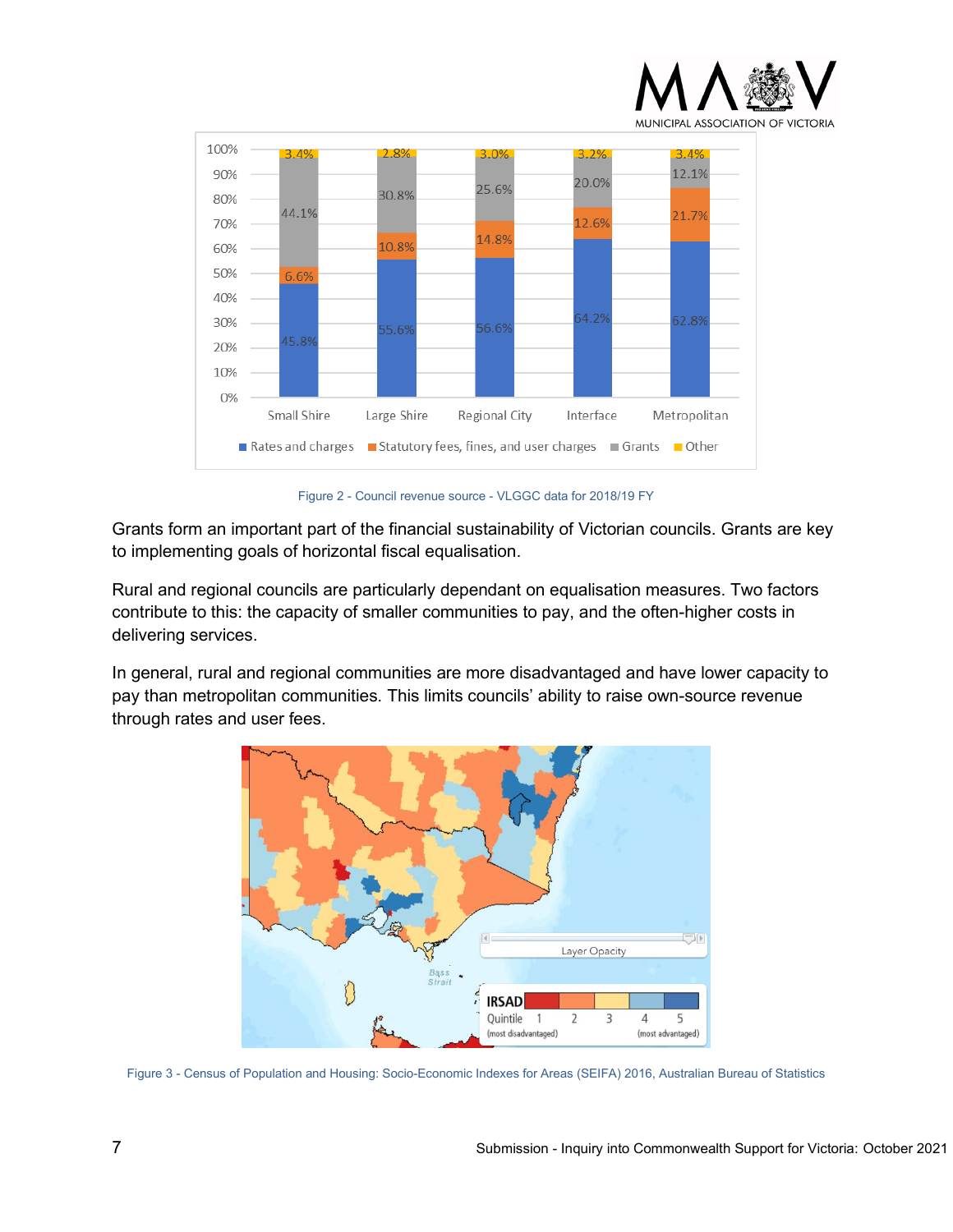

Control over own-source revenue is further inhibited for all councils through the year-by-year application of the rate cap. This limits council flexibility in setting rates in response to local conditions. Paradoxically, the current rate cap framework builds in incentives for rates not to be reduced, as doing so in one year will leave a permanent gap in council revenue. This results in reduced investment in community services and infrastructure with long-term negative impacts for Victoria's economy.

Additionally, pressure on council revenues also occurs with executive decisions about property classes to be exempt from the need to pay rates. The current proposal to exempt more than 85,000 dwellings owned and operated by Homes Victoria and community housing associations will cost councils at least \$137 million a year, compounding to \$1.6 billion over a ten-year period. This is despite additional council services needing to be available to support these tenants in need of assistance.

Rural and regional councils face additional factors that increase costs of service and infrastructure delivery. These include:

- Responsibility for maintaining large local road networks
- Geographic expanse of the shire, increasing collection and delivery distances for services such as waste management
- Needing to operate multiple satellite locations for council operations and services
- Relatively smaller populations limiting the ability to benefit from economies of scale
- Increased cost of materials and labour due to distance from population and production centres
- Disadvantaged populations that require additional services

State Governments also regularly place additional responsibilities on councils without a means to resource them. Where resourcing is provided, it will often only cover an implementation or transition period, with councils expected to absorb the long-term operational costs. This has over time increased the dependence of councils on assistance from the Commonwealth.

Councils manage large inventories of assets, particularly when compared to their revenueraising capacity. Even with grant assistance, many councils struggle to spend on infrastructure faster than depreciation. This is measured through the capital replacement ratio as part of the financial sustainability indicators. The Victorian Auditor General's Office suggest that a ratio of 1.5 or higher represents a low-risk scenario, while a ratio of less than 1.0 indicates high-risk. Taking a five-year average (2014/15 to 2018/19), more than half of Victorian councils had a capital replacement ratio of less than 1.0. This is expanded upon in Figure 4.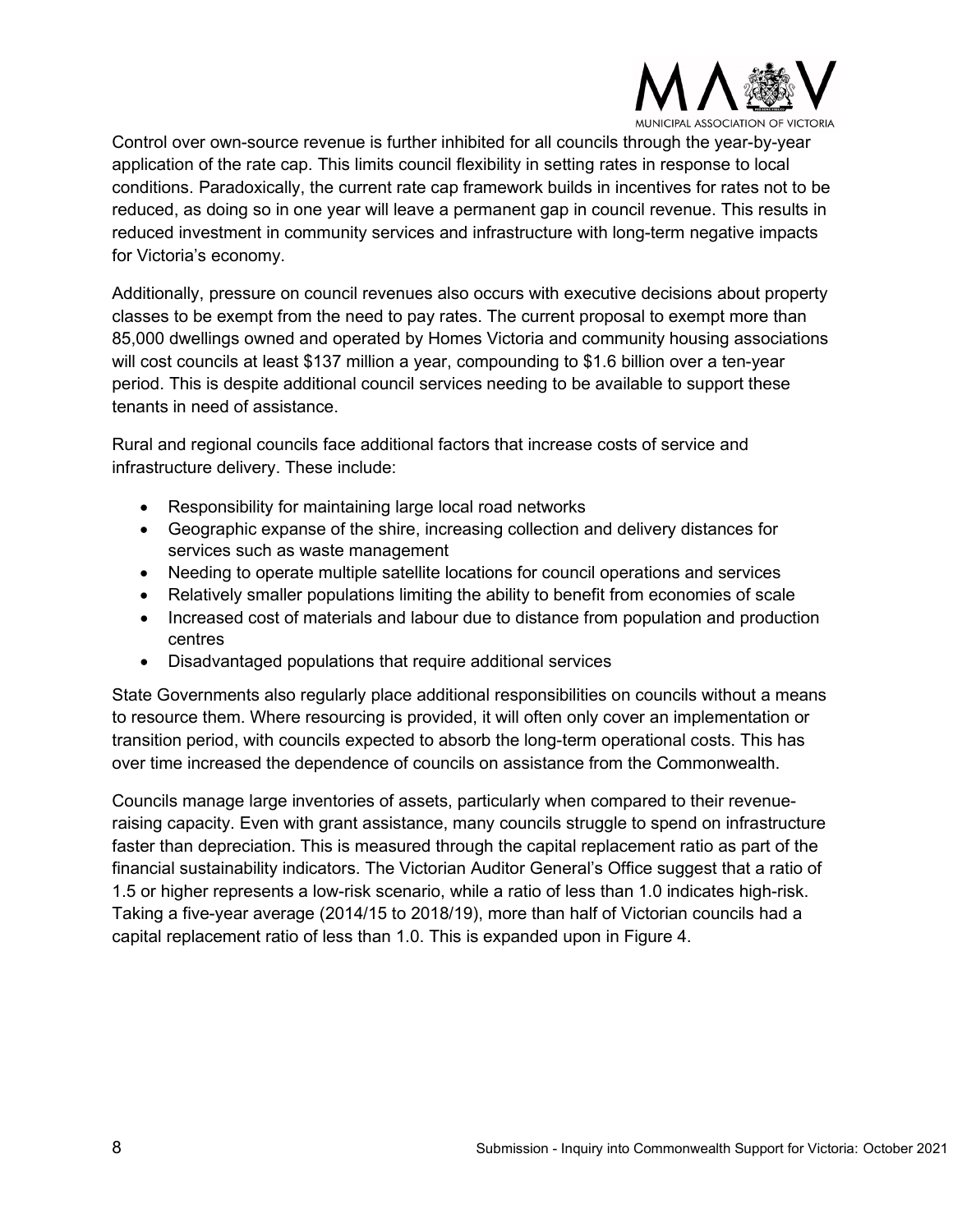



Figure 4 - Capital replacement ratio. Data source - previous year actuals from collated council budgets

# <span id="page-8-0"></span>**4 Financial Assistance Grants**

Commonwealth Financial Assistance Grants comprise a significant proportion of council grant funding. Importantly, they are the only major source of untied grants available to Victorian councils. Untied grants, as opposed to specific purpose grants, can be used for any purpose based on local priorities. An important feature of this program is that local government is a genuine partner in the federal system, with the Financial Assistance Grants Program giving local government access to the nation's finances. A fundamental principle in the Local Government (Financial Assistance) Act 1995 is that every municipality receives part of the national tax collection effort.

The allocation of Financial Assistance Grants is split into two methods – General Purpose Grants (also incorporating some disaster assistance funding) and Local Roads Grants. Despite their name, the funding derived from Local Roads Grants is also untied, it is just the method of calculating allocation that varies. In Victoria they are administered through the Victorian Local Government Grants Commission. Allocation is calculated on several factors shown in Figure 5.

The allocation by state grants commissions must abide by principles mandated by the Commonwealth including the minimum grant requirement. The minimum grant requirement currently requires 30% of total allocations to be distributed to councils on a per capita basis. In Victoria this equates to approximately \$21 per capita. 16 councils in metropolitan Melbourne currently receive only this minimum grant amount, totalling just under \$50 million of allocations. That is, if the needs-based allocation were increased and the per capita minimum grant reduced, those councils would receive less funding.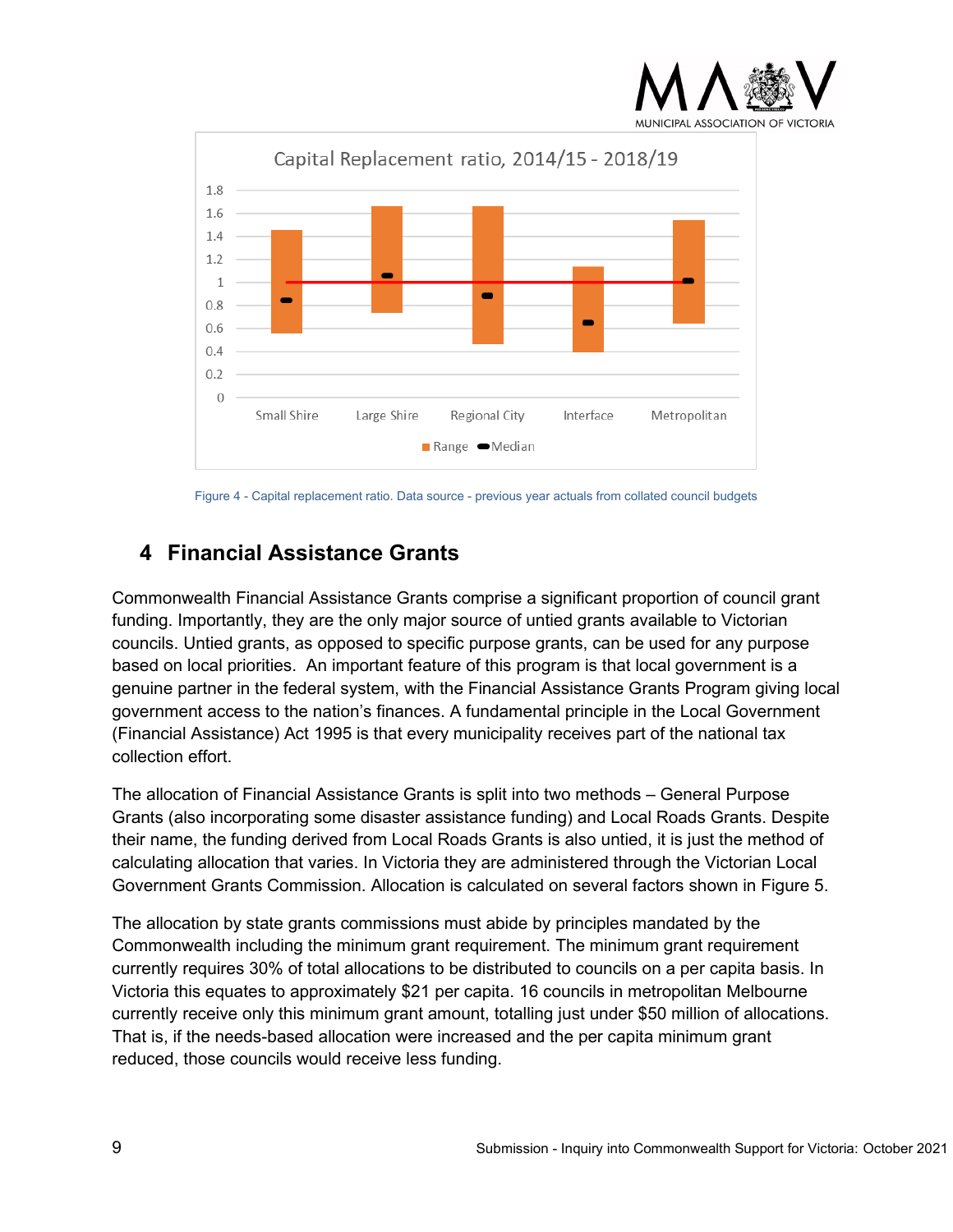

MUNICIPAL ASSOCIATION OF VICTORIA



Figure 5 - Financial Assistance Grants structure

In addition to their untied nature, councils also benefit from Financial Assistance Grants being allocated automatically, rather than needing to apply for them. Applying for and reporting on grants is a major administrative burden on councils. For some smaller grant programs, the administrative burden makes the overall value of the grant extremely marginal.

Without the provision of untied grants, rural and regional councils would be unable to sustainably provide a reasonable level of services and infrastructure for their communities.

|                      | Financial Assistance Grants allocation 2018-19 |                  |
|----------------------|------------------------------------------------|------------------|
| Small Shire          |                                                | \$93,276,727.00  |
| Large Shire          |                                                | \$156,681,476.00 |
| <b>Regional City</b> |                                                | \$111,734,527.00 |
| Interface            |                                                | \$117,936,965.00 |
| Metropolitan         |                                                | \$109,048,136.00 |
| ΤΟΤΑL                |                                                | \$588,677,831.00 |
|                      |                                                |                  |

Figure 6 - Financial Assistance Grant allocations to Victorian councils - 2018/19

A 2018 parliamentary inquiry<sup>[4](#page-9-0)</sup> examined the financial sustainability of Victoria's rural and regional councils. It recommended that the Victorian Government advocate for increased funding through Financial Assistance Grants to address the impacts of a three-year freeze on indexation which commenced in 2014-15. Although this freeze was eventually lifted, it meant that when indexation resumed in 2017-18, grant levels ongoing were from a base some 12.5% lower than they would have been otherwise. Rural councils were particularly impacted by this national decision. Despite the Victorian Government's advocacy, to date no change has been achieved at the federal level to address this shortfall.

<span id="page-9-0"></span><sup>4</sup> Inquiry into the Sustainability [and Operational Challenges of Victoria's Rural and Regional Councils](https://www.parliament.vic.gov.au/401-enrrdc/inquiry-into-the-sustainability-and-operational-challenges-of-victorias-rural-and-regional-councils)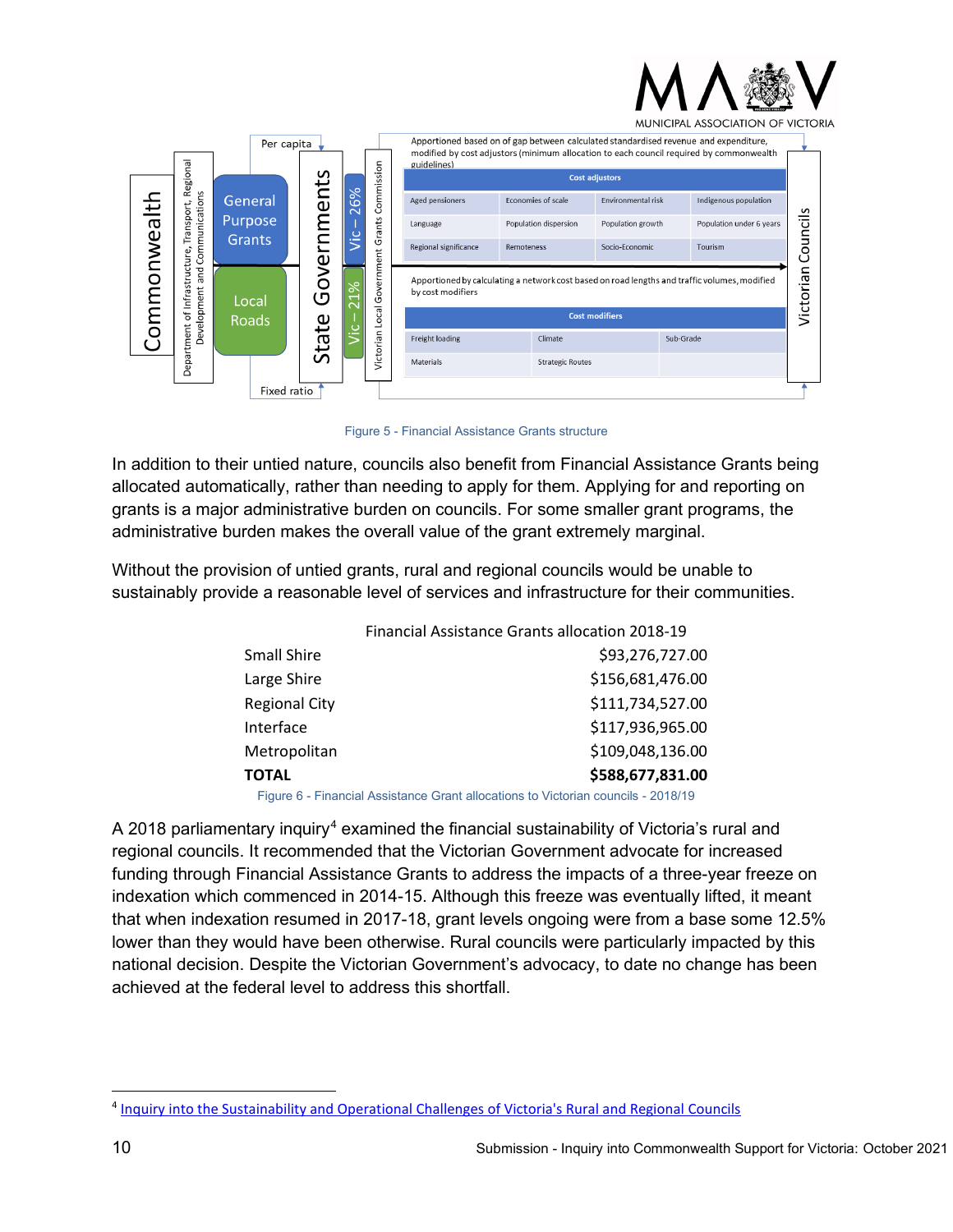

### <span id="page-10-0"></span>**5 Infrastructure, roads and assets**

Infrastructure grants are one of the most common direct interactions between local government and the Commonwealth. Grants support councils to build and maintain the infrastructure their communities need. Infrastructure grants are also seen as an effective mechanism for localised economic stimulus and to support effective management of the road network.

Victorian councils are responsible for 87 per cent of the state's entire road network – approximately 132,420 kilometres in total (VAGO, 2021) – with a critical role in managing and maintaining safe local networks and associated assets.

Under existing funding arrangements, the relationship between council rate bases and road responsibilities are unbalanced. Many councils, particularly those in rural and regional areas, are unable to deliver on all road priorities. The asset renewal gap also continues to grow.

Due to both legislated restrictions such as the rate cap, and the capacity for rural and regional communities to pay, these challenges require support from State and Commonwealth Governments. There is a need for increased discretionary funding to councils and specific project grant programs (such as the Black Spot removal program which funded Victorian councils \$37.7 million in 2020/21 to address road locations with histories of crashes) to address this. Supporting councils to deliver and maintain high quality infrastructure carries safety and amenity benefits, local stimulus, and whole of economy benefits through more efficient movement of freight and labour.

#### **Roads to Recovery**

<span id="page-10-1"></span>Roads to Recovery is a longstanding specific purpose grant program for the maintenance of local roads. It is paid by the Commonwealth to local governments (and state/territory governments for roads in unincorporated areas). The Commonwealth has also supplemented amounts available through Roads to Recovery as part of drought recovery.

Councils apply for funding to undertake local road projects. A council must commit an amount of own source revenue equal to their total Roads to Recovery program to road maintenance.

At the outset of a five-year funding period for the program, each council is allocated a lifetime cap. This is the maximum amount of funding that council can receive through the program.

| <b>Council group</b> | <b>Lifetime allocation</b> |    | <b>Estimated 2020-21 allocation</b> |
|----------------------|----------------------------|----|-------------------------------------|
| Small Shire          | \$120,988,243.00           | Ś  | 26,498,131.00                       |
| Large Shire          | \$188,516,851.00           | Ŝ  | 40,504,080.00                       |
| <b>Regional City</b> | \$86,151,251.00            | Ś  | 18,767,911.00                       |
| Interface            | \$68,092,969.00            | \$ | 14,546,635.00                       |
| Metropolitan         | \$63,816,464.00            | \$ | 13,211,793.00                       |
| <b>TOTAL</b>         | \$527,565,778.00           | \$ | 113,528,550.00                      |

Figure 7 - Roads to Recovery 2019-24 allocations for Victorian councils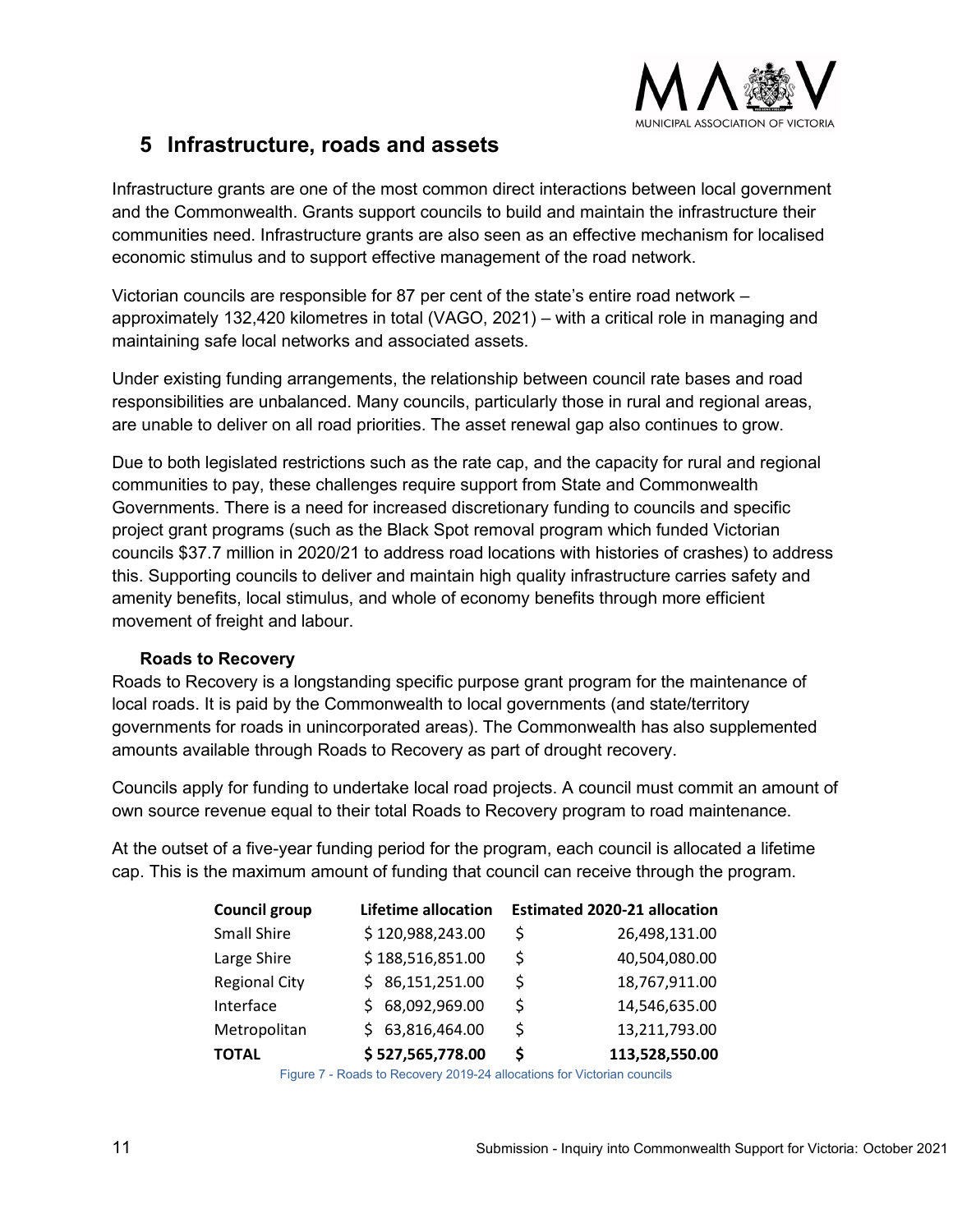

Roads to Recovery represents a significant portion of the \$1.1bn Victorian councils spend on our local road network annually $^5$  $^5$ .

#### **Local Roads and Community Infrastructure Program**

<span id="page-11-0"></span>In May 2022 the Commonwealth announced a \$500 million Local Roads and Community Infrastructure Program. This program provides funding to councils for priority road and infrastructure programs. The focus of the program has been on relatively shovel-ready projects that can also drive economic recovery from the COVID-19 pandemic. Two additional rounds of funding have since been announced for the program, with total allocations to Victorian councils of \$546 million.

As well as road projects, Victorian councils have used this funding for a variety of community infrastructure. This includes active transport, sporting grounds, energy efficient lighting upgrades, and water sensitive urban design.

|                      | Phase 1       | Phase 2       | Phase 3       | <b>TOTAL</b>  |
|----------------------|---------------|---------------|---------------|---------------|
| <b>Small Shire</b>   | \$22,782,614  | \$20,106,861  | \$45,565,228  | \$88,454,703  |
| Large Shire          | \$36,186,232  | \$39,847,022  | \$72,372,464  | \$148,405,718 |
| <b>Regional City</b> | \$16,349,269  | \$32,211,303  | \$32,698,539  | \$81,259,111  |
| Interface            | \$13,618,594  | \$55,273,286  | \$27,237,188  | \$96,129,068  |
| Metropolitan         | \$12,763,296  | \$93,727,364  | \$25,526,592  | \$132,017,252 |
| <b>TOTAL</b>         | \$101,700,005 | \$241,165,836 | \$203,400,011 | \$546,265,852 |

Figure 8 - Victorian council allocations from the Local Roads and Community Infrastructure program – Data source: Department of Infrastructure, Transport, Regional Development and Communications

### <span id="page-11-1"></span>**6 Emergency management**

Victorian councils play a critical role in emergency management through mitigation, prevention, support for response, and coordination of relief, and recovery. However, the scope of disasters can exceed the capacity of an individual council to manage. Proactive Commonwealth support is particularly vital in providing financial assistance to allow councils to support their communities and rebuild local infrastructure.

Most disaster support from federal government to local government is through the Disaster Recovery Funding Arrangements, which is a set of joint Australian Government-State cost sharing arrangements. These reimburse councils for some costs incurred via recovery activities following a natural disaster. Disaster-affected councils also receive some additional funding through Financial Assistance Grants.

The MAV has previously identified a number of potential improvements to the Disaster Recovery Funding Arrangements, including in our [Submission to the Royal Commission into](https://www.mav.asn.au/__data/assets/pdf_file/0020/25436/MAV-Submission-to-Royal-Commission-into-National-Natural-Disaster-Arrangements-LG-Issues-Paper-final.pdf)  [National Natural Disaster Arrangements](https://www.mav.asn.au/__data/assets/pdf_file/0020/25436/MAV-Submission-to-Royal-Commission-into-National-Natural-Disaster-Arrangements-LG-Issues-Paper-final.pdf) (RCNNDA). These include:

<span id="page-11-2"></span><sup>5</sup> VLGGC data for 2018/19 and 19/20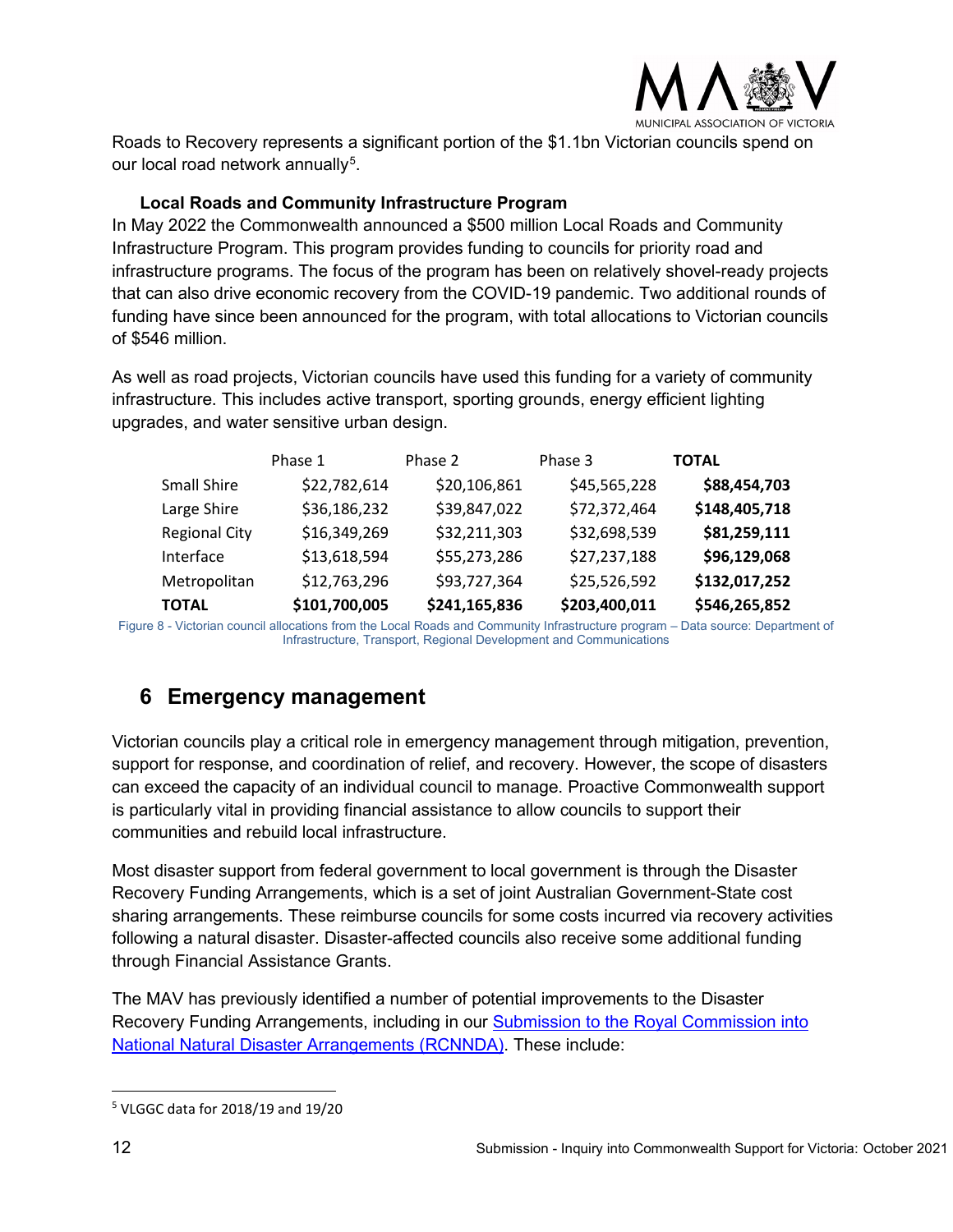

- Enabling councils to pursue betterment to increase future resilience rather than replacing infrastructure like-for-like
- Funding repair and replacement of a broader range of community facilities
- Better allowing councils to recover costs incurred through resource sharing with other councils, supporting NGO operations, and backfilling council roles to cover for redeployment of staff
- Addressing the high burden of pre- and post-disaster evidence requirements

The MAV is aware that a Commonwealth funding stream for disaster preparedness is being considered, which will include support for projects of local or community significance. This is expected to be welcomed by Victorian councils.

## <span id="page-12-0"></span>**7 Community services**

Victorian local government has a long history of delivering community care to older Victorians and people with disability. For the past five years, aged care reforms and the roll out of the NDIS, have resulted in considerable changes to the funding councils receive to deliver services to these groups. The historic partnership model between the Victorian government and councils has been replaced by a market model, reducing local government's ability to influence the quality of care in Victoria.

Councils still providing federally funded services, contribute approximately \$150 million in rate payer funds to continue their high-quality, place-based, accessible services. Current plans by the Commonwealth Government to establish standardised unit pricing could increase gaps between cost of service and actual funding for councils' services and reduce the quality of care in the state.

There is currently limited information available regarding the future of funding for the new 'Support at Home' program, due to begin in July 2023. Significant changes to current arrangements are unlikely to improve councils' capacity to continue service delivery.

In line with these reforms, councils are actively making decisions about their futures in community care service delivery. These changes have the potential to result in a drastically different community care provider landscape and reduce the Victorian Government's oversight of the sector. Ultimately this would limit both levels of government's ability to identify gaps and advocate for service improvements.

Victorian councils also make a significant investment in their children and families. Most councils provide one or more Early Childhood Education and Care Services. The funding for the provision of kindergarten programs in Victoria relies on both the contributions of councils and the Universal Access National Partnership. Since 2009, these Partnership funding Agreements between the Commonwealth and State Government have been short-term.

The MAV has consistently advocated that the funding under the UANP needs to be ongoing and sustainable. A recent review and announcement by the Commonwealth states that from 2022